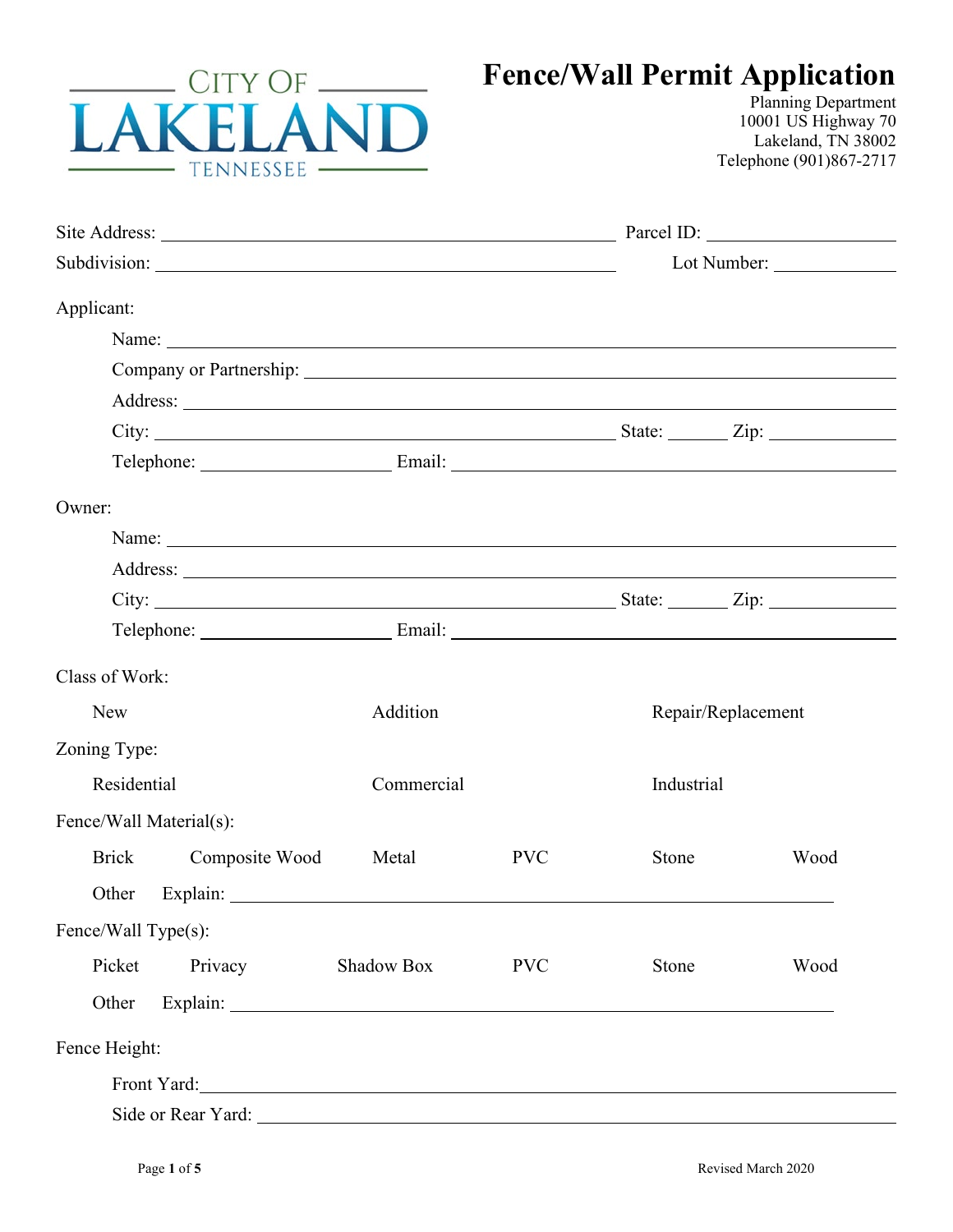

## **Fence/Wall Permit Application**

Planning Department 10001 US Highway 70 Lakeland, TN 38002 Telephone (901)867-2717

Site Address: Parcel ID:

| Provided with<br>Submittal |                                                                                                                    | For Office<br>Use |
|----------------------------|--------------------------------------------------------------------------------------------------------------------|-------------------|
|                            | Completed Application                                                                                              |                   |
|                            | Site Plan showing the location of the fence                                                                        |                   |
|                            | Schematic drawing or photograph of similar fence                                                                   |                   |
|                            | Approval Letter from HOA (if property is in HOA)<br>Note: Signed Letters are required emails will not be accepted. |                   |

Conditions of Permit Issuance:

- 1. The finished side of the fence must face outward from the lot.
- 2. Subdivision covenants and restrictions may also govern fence/wall placement. Covenants/ private regulations ARE NOT enforceable by the City and may be more restrictive than City Ordinances.
- 3. The Plan/Permit is void if construction has not begun within six (6) months from the date the permit was issued.
- 4. The Plan/Permit is void if incorrect information is given on the application for the permit.
- 5. Once fence/wall construction is complete a final inspection must be scheduled with the City of Lakeland. Contact:

Katrina Shields Code Enforcement Officer [kshields@lakelandtn.org](mailto:kshields@lakelandtn.org) 901-867-5404

Richard Donovan, AICP Planning Director [rdonovan@lakelandtn.org](mailto:rdonovan@lakelandtn.org)

6. Permit fees will not be accepted until permit is reviewed and approved.

Applicant and owner must sign to indicated that they have read and understand the fence regulations provided on the fence/wall information sheet and conditions of permit issuance.

Signature of Person Completing & Submitting this Application Date

Signature of Owner (If applicant is not owner) Date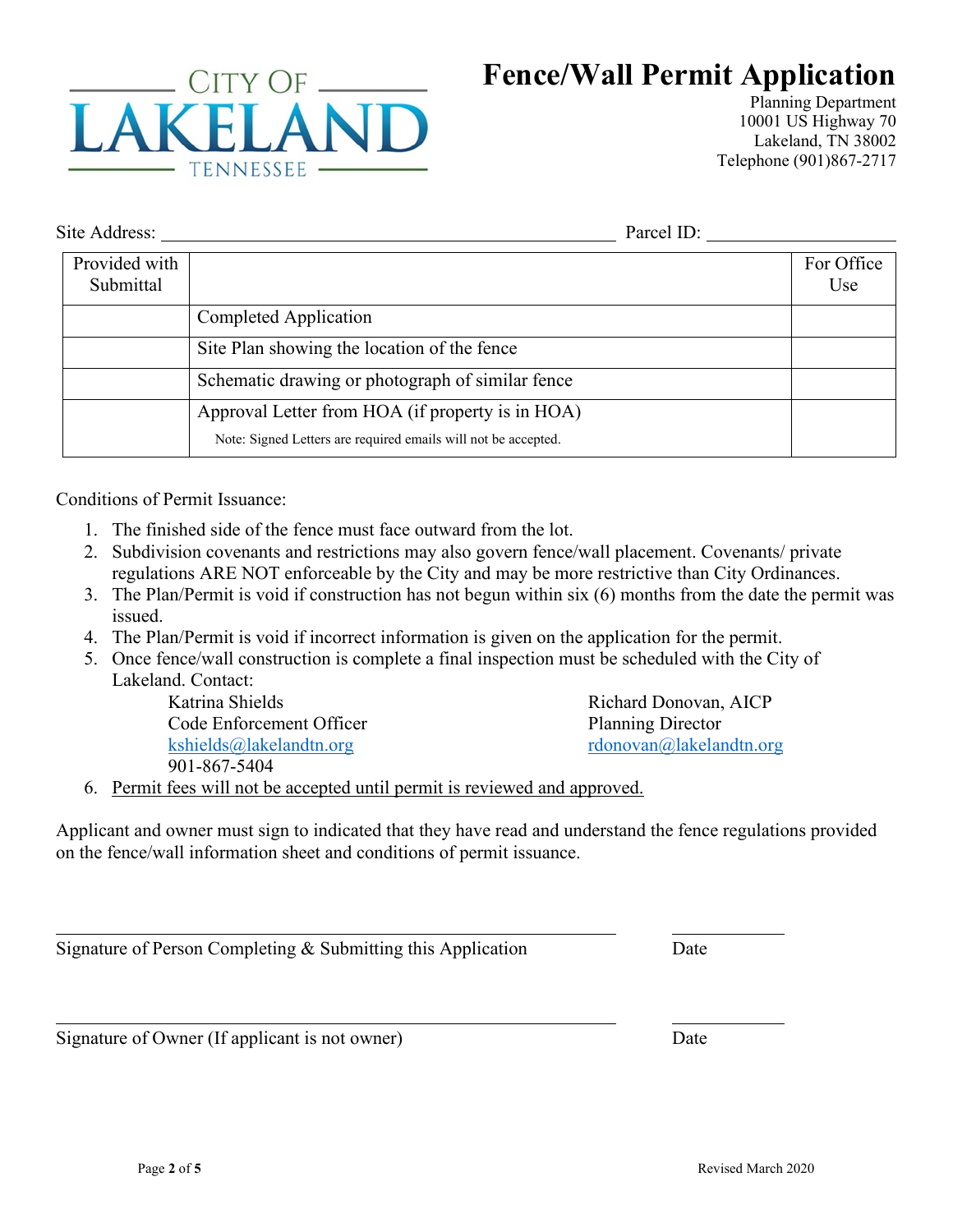

## **Fence/Wall Information Sheet**

#### IN GENERAL

**Applicability.** These standards apply to all Lots in all Zoning Districts.

**Requirements.** Fences and walls shall adhere to the following standards.

- a. Review and Permit Required. All fences require review and approval through the Minor Site Plan Review process (I.4.J), unless otherwise stated.
	- (1) Fences are considered part of a Lot's landscaping and shall be illustrated on a landscape plan (refer to  $III.5.A(4)$ ) when being reviewed.
- b. Height. The maximum average height of any fence or wall shall be six (6) feet measured from the ground at the base of the fence or wall to the top of the fence boards or wall.
	- (1) Fences and walls located in the Front Yards shall be a maximum height of two and a half (2 1/2) feet with the following exceptions.
		- (a) Solid fences located in the Front Yards in the RE and A Districts may be a maximum height of four (4) feet.
	- (2) Solid fences are not permitted within twentyfive (25) feet of any intersection of the Front and Corner Side Property Line.
	- (3) Solid fences and walls over two and a half (2 1/2) feet are not permitted within twenty-five (25) feet of an Open Water body.
	- (4) Posts, decorative columns, light fixtures, or other decorative details are permitted to exceed the height limit by up to one (1) foot.
	- (5) On Lots with steep slopes at Property Lines, height may exceed six (6) feet up to a height that would not exceed six (6) feet above the existing Yard or house grade, but in no case, shall the height exceed ten (10) feet.
		- (a) Design Review Commission (DRC) review through the Site Plan (I.4.K) or Design Review Process (refer to I.4.Q) is required for all fences or walls exceeding six (6) feet in height because of steep slopes.<br>Documentation justifying the Documentation justifying the additional height shall be provided, including such items as proof that a six (6) foot height fence or wall would not provide adequate privacy due to the slope.
	- (6) DRC review through the Site Plan (I.4.K) or Design Review Process (refer to I.4.Q) is

required for athletic and agricultural fencing over six (6) feet.

**Drainage.** No fence or wall shall impede or divert the flow of water through any drainageway.

**Materials.** All fences and walls shall meet the following requirements.

- a. Brick, stone, wood, composite wood, or metal are permitted fence and wall materials.
	- (1) PVC is permitted for all non-solid fencing.
	- (2) All materials shall be finished quality and durable, treated to prevent disease or decay
	- (3) Through Lot fences and walls on the Rear Property Line shall be solid, consisting of stone or brick, or wood fences with masonry or stone columns a minimum of every fifty (50) feet on center.
- b. Prohibited Materials. Barbed wire, chain link, exposed cinder or concrete block, metal mesh, and razor wire and single wire fences are prohibited in all Yards with the following exceptions.
	- (1) In RE and R1-R6 districts, chain link, single wire, and metal mesh fencing are permitted for dog runs and Animal pens, if they are fully screened from view of the street.
	- (2) In the M1-M3 districts, chain link and barbed wire fencing are permitted in Rear and Side Yards with DRC approval through the Site Plan (I.4.K) or Design Review Process (refer to I.4.Q).
	- (3) In the AG: Agriculture district, electric, metal mesh, and single wire fences are permitted in Rear and Side Yards, if warning signs two (2) square feet in area at installed at regular intervals with electric fencing.
	- (4) Chromate or vinyl coated chain link fabric fencing is permitted in the rear and side Yard in all districts, except for Through Lots.
- c. Finished Face. The finished side of a fence shall face outward from the Lot.

**Maintenance.** Fences and walls shall always be good condition by the Owner.

**Location.** Unless stipulated else where a fence may be placed on the owner's side of the property line. It is strongly recommended that property owners have the property lines marked by a registered land surveyor.

#### AS PART OF A FRONTAGE BUFFER

Fence. A minimum of three (3) and a maximum of four (4) feet in height steel or PVC picket fence is required, located two (2) feet from the back of curb of the vehicular area.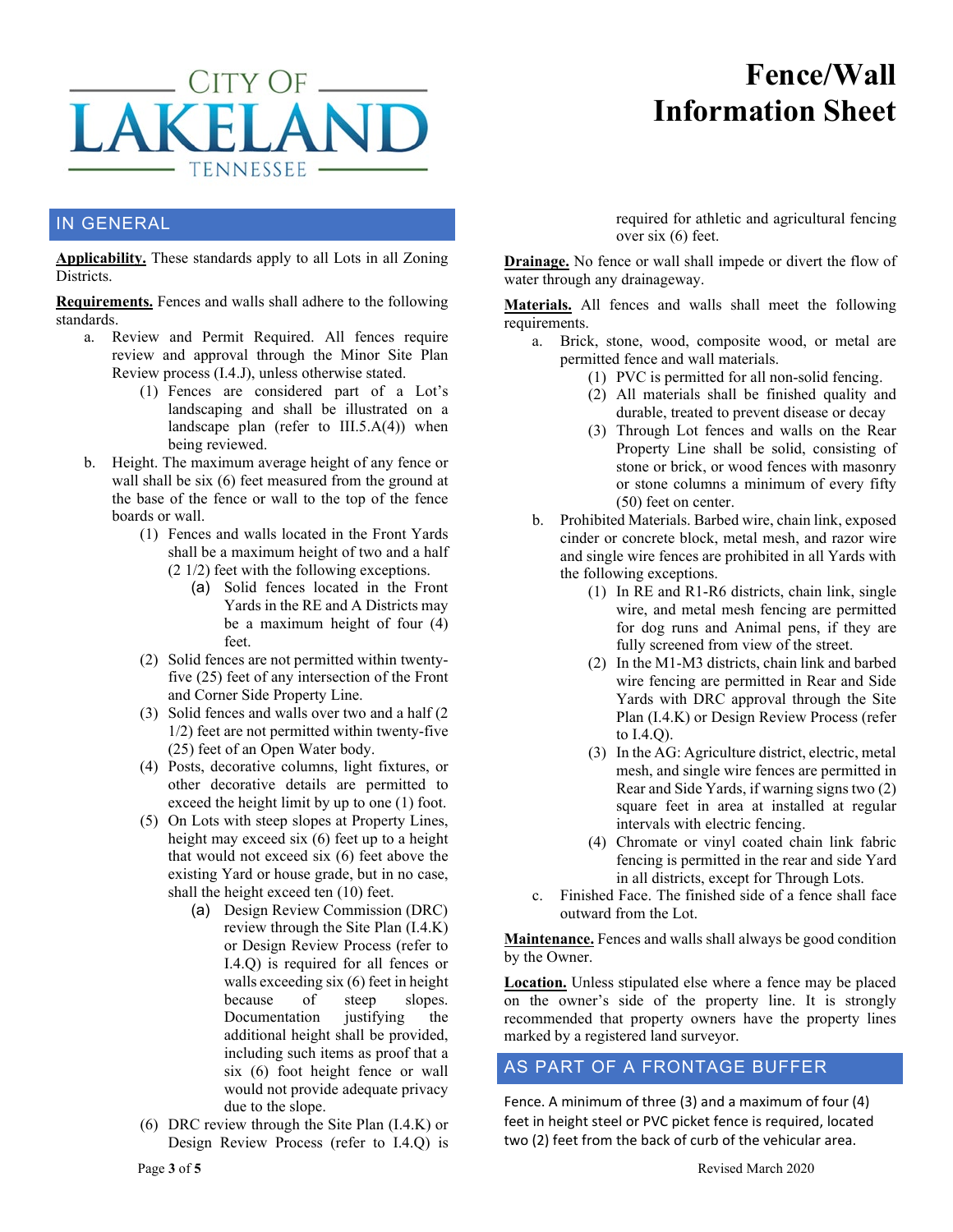# CITY OF . **TENNESSEE**

## **Fence/Wall Information Sheet**

- (1) No other fence material is permitted.
- (2) Fence colors are limited to black, grey, or dark green.
- (3) Fence opacity shall be no greater than sixty (60) percent, no less than thirty (30) percent.
- (4) A gate opening of six (6) feet is permitted every onehundred (100) feet.

#### AS PART OF A SIDE OR REAR BUFFER

Fence. One of the following shall be installed.

- C. A fence that is a minimum of four (4) and a maximum of six (6) feet in height steel or PVC picket fence shall be installed.
	- 1. No other fence material is permitted.
	- 2. Fence colors are limited to black, grey, or dark green.
	- 3. Fence opacity shall be no greater than sixty (60) percent, no less than thirty (30) percent.
	- 4. Requires installation of hedge.
- D. An opaque fence of six (6) feet in height shall be installed.
	- 1. Does not require the installation of hedge.

#### AS PART OF A CONSERVATION AREAS

Fencing. Conservation Areas may be fenced, if the following requirements are met.

> a. Height. Fencing shall be a maximum height of forty-two (42) inches.

b. Level of Opacity. Fence opacity shall be no greater than sixty (60) percent.

c. Gates or Openings. Gates or openings shall be provided on every Street Face at a minimum of every two hundred (200) feet.

#### AS PART OF OPEN SPACE

Fencing. Open Space Types may incorporate fencing if the requirements of III.5.P Fencing and Walls, are met. In addition, fencing on the Street Face of the open space shall meet the following requirements.

(1) Height. Fencing shall be a maximum height of fortytwo (42) inches.

(2) Level of Opacity. Fence opacity shall be no greater than sixty (60) percent.

(3) Gates or openings shall be provided on every Street Face at a minimum of every two hundred (200) feet.

#### AS PART OF A WIRELESS TRANSMISSION FACILITY

Security fencing shall be required and shall comply with the regulations set forth in Article III, Section 5(Q) of this Code for fencing. Security fencing (wood only) shall be required around the area of the wireless transmission facility. Other fencing requested by the user, in compliance with the Fence Regulations contained in this code shall be constructed, in addition to, and behind the required wood fencing.

#### IN A SCENIC CORRIDOR BUFFER

Fences are not permitted within Scenic Corridor Buffers.